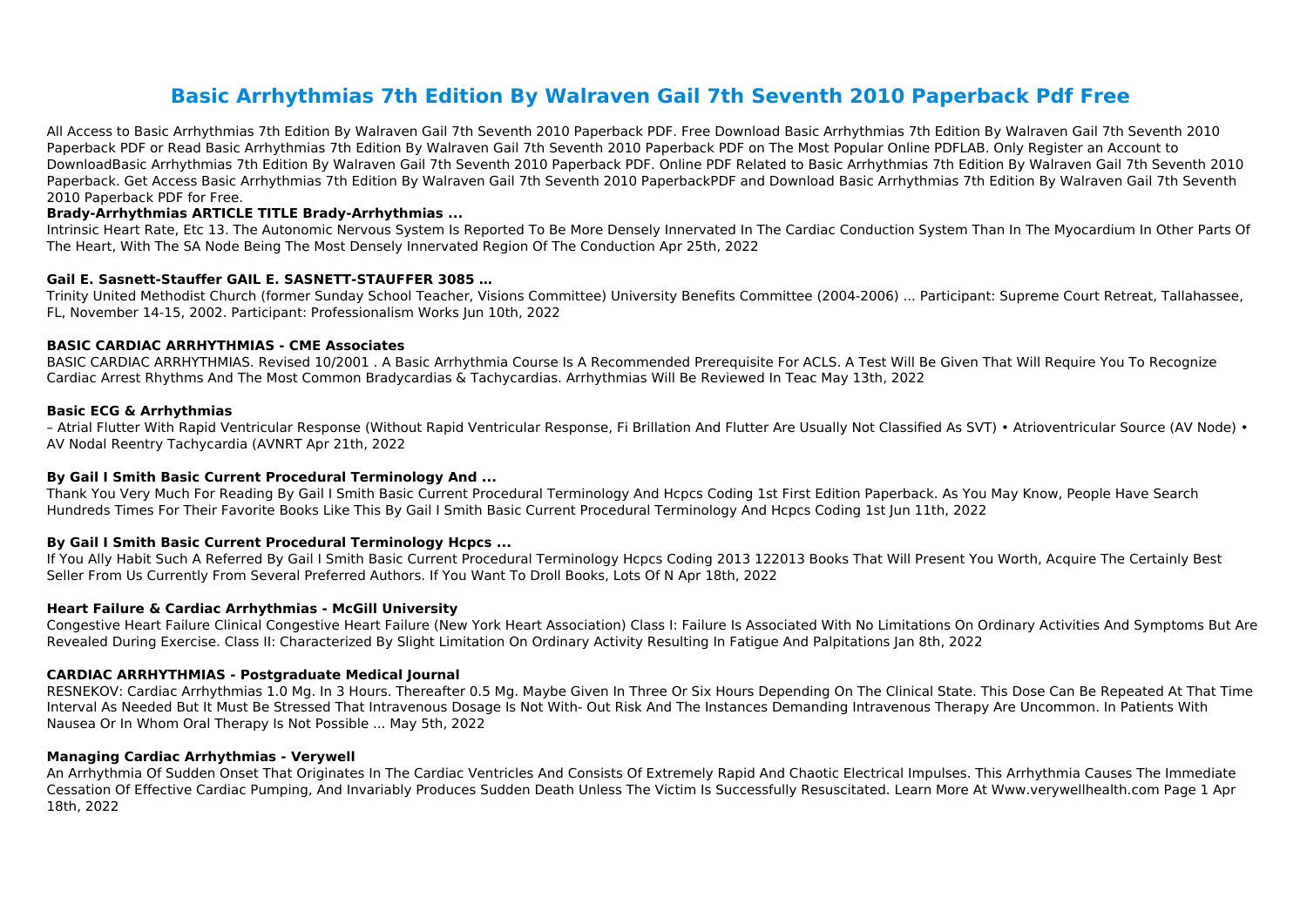# **Cardiac Arrhythmias In Patients With COVID‐19**

Ted To ICU Developed Arrhythmias. In Fatal Cases Of COVID-19, 60% Had Arrhythmia, 14 In Addition, Cardiac Arrhythmias Were Independently Associated With An Increased Risk Of In-hospital Death (11.5%, Vs 5.6% Among Those Without Arrhythmia; Odds Ratio, 1.95; 95% CI, 1.33-2.86).31 Thus, Arrhythmia Should Be Regarded As One Of The Main Com- Jan 20th, 2022

#### **Cardiac Arrhythmias In Autoimmune Diseases**

And Block The Kir2.1 Potassium Channel, Resulting In An Antifibrillatory Effect. Conversely, A Cumulative Chloroquine Dose Above Median Of 1,207g Can Lead To Cardiac Toxicity And Associated Electrocardiogram Abnormalities.31 Methotrexate And Cyclophosphamide May Rarely Induce Ventricular Arrhythmias. Mycophenolate Mofetil, Tacrolimus, Jun 27th, 2022

# **Comparative Risk Of Cardiac Arrhythmias Associated With ...**

Of TdP Cases Worsen To Ventricular Fibrillation,16 Causing Cardiac Arrest.12,17,18 Although TdP-ventricular Tachycardia Is Specifically A Type Of Malignant Arrhythmia, It Must Be Noted That The Term "ma-lignant Arrhythmia" Also Encompasses Other Ventricular Tachycardias And Ventricular Fibrillation. 15 At The Cellular Level, QT C Mar 24th, 2022

#### **COVID-19 And Cardiac Arrhythmias: A Global Perspective On ...**

To Significant QTc Prolongation And 20 (4.1%) Reported Cases Of Torsade De Pointes In Patients On HCQ/chloroquineand AZM. Amiodarone Was The Most Common Antiarrhythmic Drug Used For Ventricular Arrhythmia Management. Apr 10th, 2022

#### **Study Of Various Cardiac Arrhythmias In Patients Of Acute ...**

Patients Were Kept In Intensive Cardiac Care For Varying Periods Ranging From 2 To 10 Days As Indicated And Thereafter Shifted In Ward Before Discharge [5]. Results In Present Study, Complicated MI In Form Of Arrhythmia Occurred In 76 Cases While 24 Cases Did Not Develop Arrhythmia As Per The Present Study, Incidence Of Arrhythmias Was Apr 2th, 2022

#### **Cardiac Arrhythmias Following Pneumonectomy**

Cases) Did Not Influence The Incidence Of Cardiac Arrhythmia. (6) Pre-operative Arrhythmia Was Present, As Already Mentioned, In Nine Cases (8 Of Extra-systoles And 1 Of Atrial Fibrillation). Post-opera-tively, All Nine Patients Continued To Have Arrhyth-mia Which Persisted Throughout The Observation Period. (7) Generalized Arteriosclerosis, Of ... Jan 4th, 2022

# **Ondansetron And The Risk Of Cardiac Arrhythmias: A ...**

An Arrhythmia After Single Oral Ondansetron Dose Admini-stration. Secondary Outcomes Included (1) Cases Linking The Administration Of Ondansetron By Any Route, Dose, And Frequency To The Development Of An Arrhythmia; And (2) The Strength Of Causality. To Determine The Optimal Method Of Assessing Jan 22th, 2022

# **The Frequency Of Cardiac Arrhythmias In Children With ...**

Experiencing Arrhythmia. 137 Cases Had Transient PVC, 30 Cases Had Transient Bradycardia, 6 Cases Had Transient PSVT, 1 Case Transient PAC, And 1 Case Cardiac Arrest. From Total 175 Cases Of Arrhythmia, In 160 Cases Arrhythmia Were Cut Without Medication, In 14 Cases Arrhythmia Terminate With Medication (a Jan 18th, 2022

# **Systems Biology And Cardiac Arrhythmias**

Cardiac Arrhythmia 1 Systems Biology And Cardiac Arrhythmias Andrew A Grace, Dan M Roden During The Past Few Years, The Development Of Eff Ective, Empirical Technologies For Treatment Of Cardiac Arrhythmias Has Exceeded The Pace At Which Detailed Knowledge Of The Underlying Biology Has Accumulated. As A Result, Although Jan 25th, 2022

# **Treatment Of Cardiac Arrhythmias Phenytoin**

270 1 November 1969 Treatment Of Cardiac Arrhythmias With Phenytoin J. D. EDDY,\* M.B., M.R.C.P.; S. P. SINGHt M.B., M.R.C.P. British MedicalJournal, 1969, 4, 270-273 Summary: Phenytoin Was Given Intravenously In 37 Patients With Cardiac Arrhythmias-21 Had Acute Myocardialinfarction And 16 Hadother Conditions. There Wasafavourable Response In 18 Of The 21 Cases With Acute ... Apr 26th, 2022

# **Non-sedating Antihistamine Drugs And Cardiac Arrhythmias ...**

Results Seven-hundred And Thirty-seven Cases Of Arrhythmia Were Reported, Out Of Which There Were 43 Instances Where The Patients Were Using Nonsedating Antihistamines. In